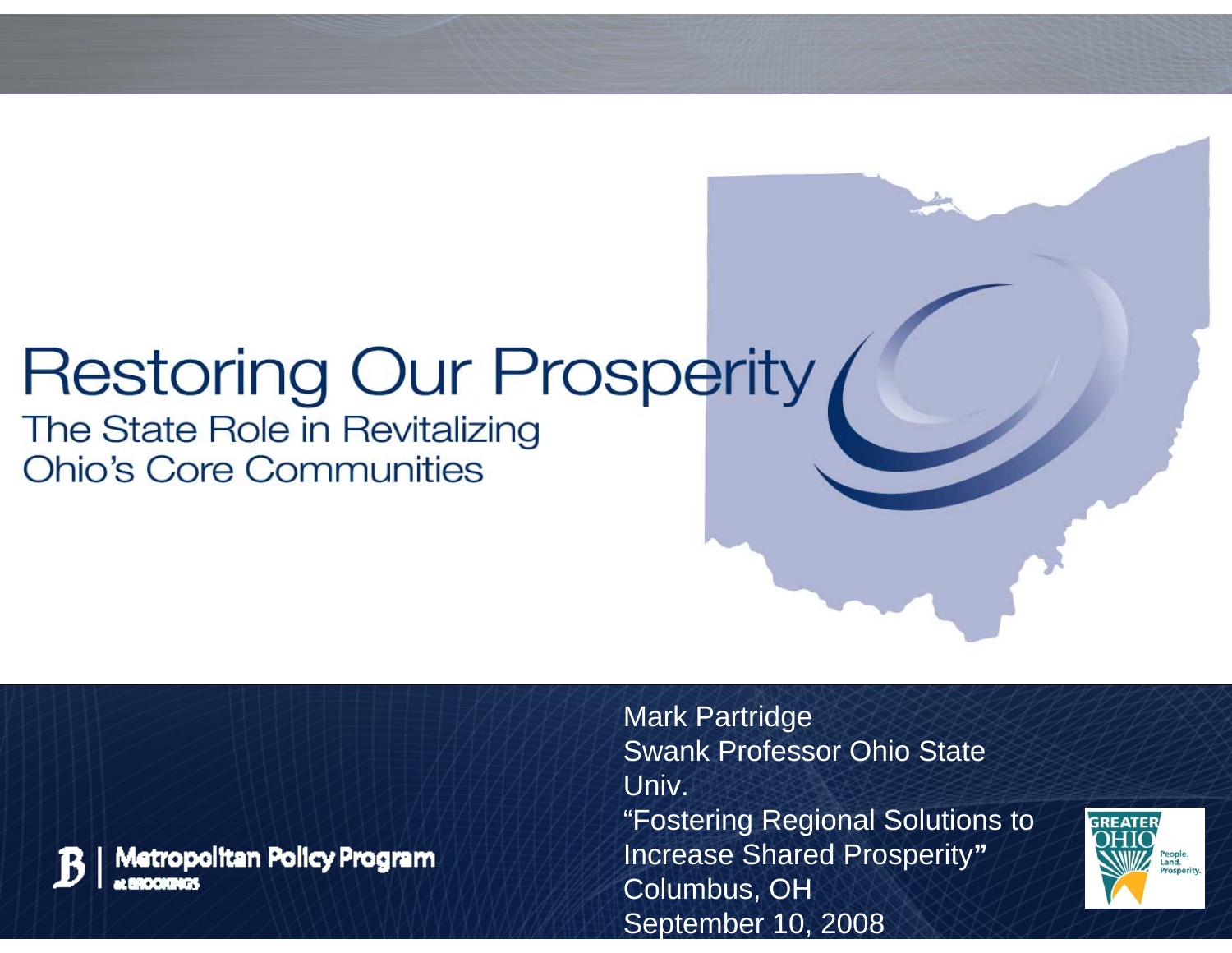#### *Percentage Change in Total Employment in the U.S., Ohio and the Great Lakes (less OH)*



 $\blacksquare$  Ohio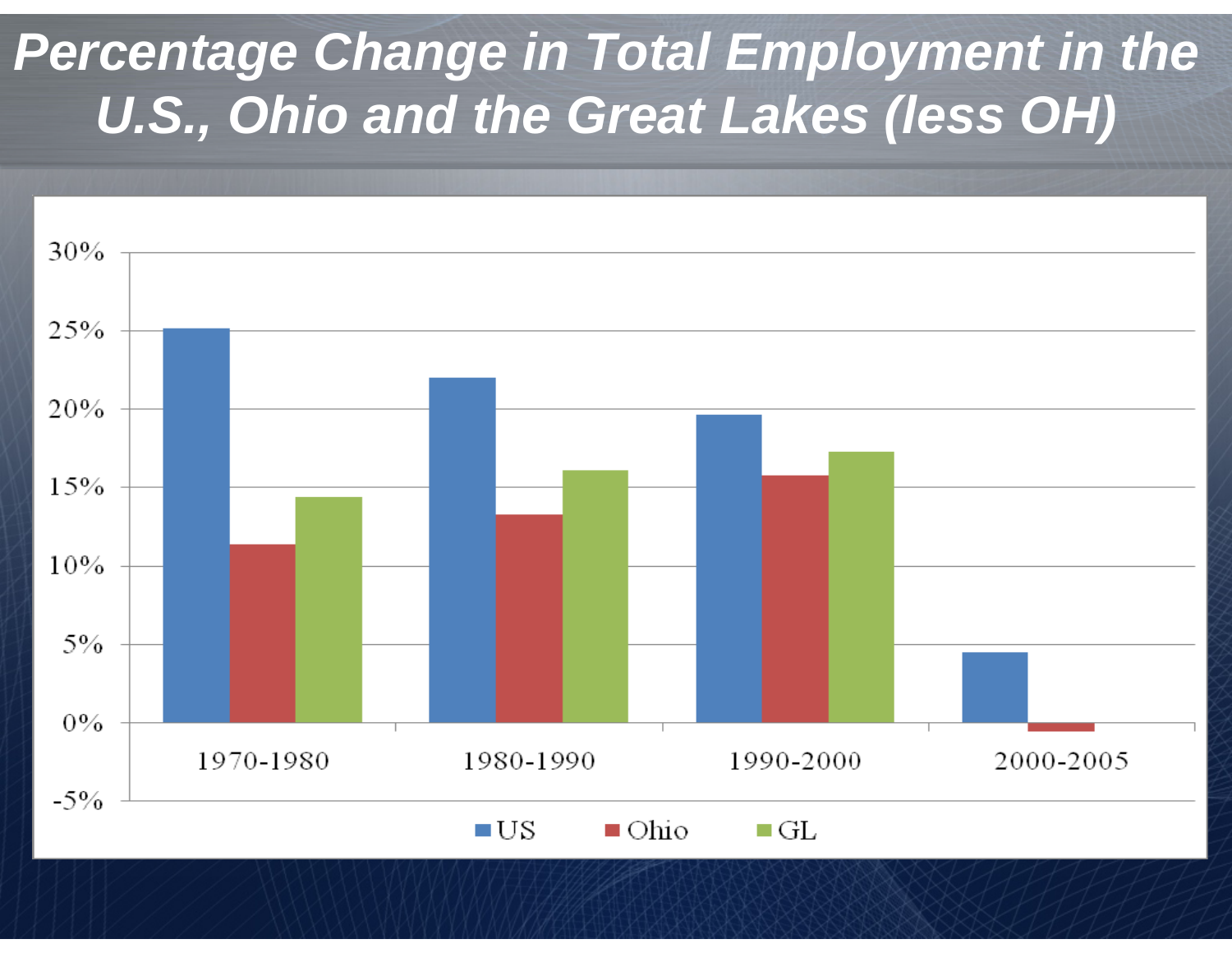#### *Estimated Ohio Population from all Ohio's Urbanized Center Cores (cumulative), 2005*



distance from urbanized core, miles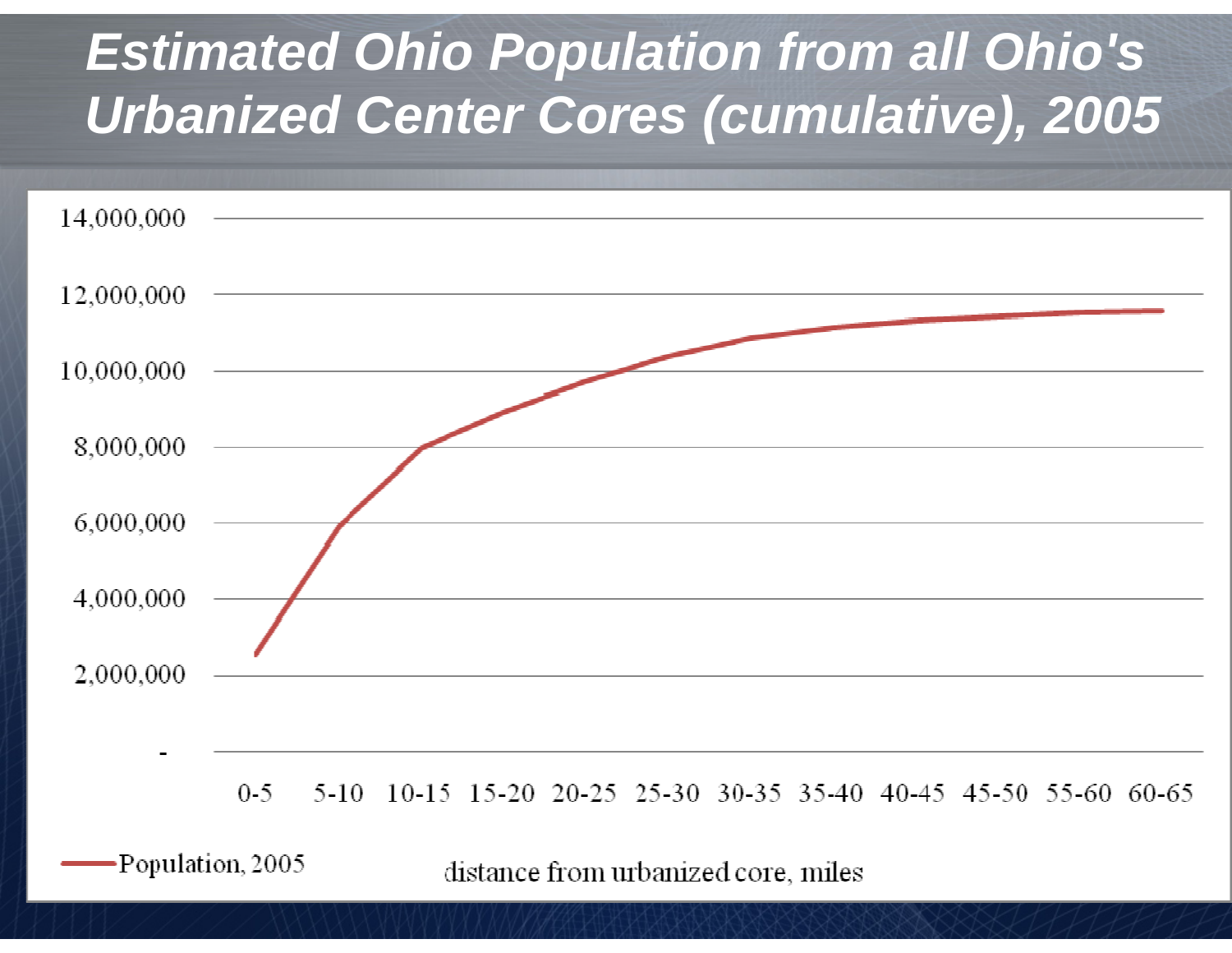#### *Ohio Shares a Common Future Percent of Ohio Workers Commuting to…*









d. To an Non-MSA

Data Source: U.S. Census Bureau

 $15$  $30^{\circ}$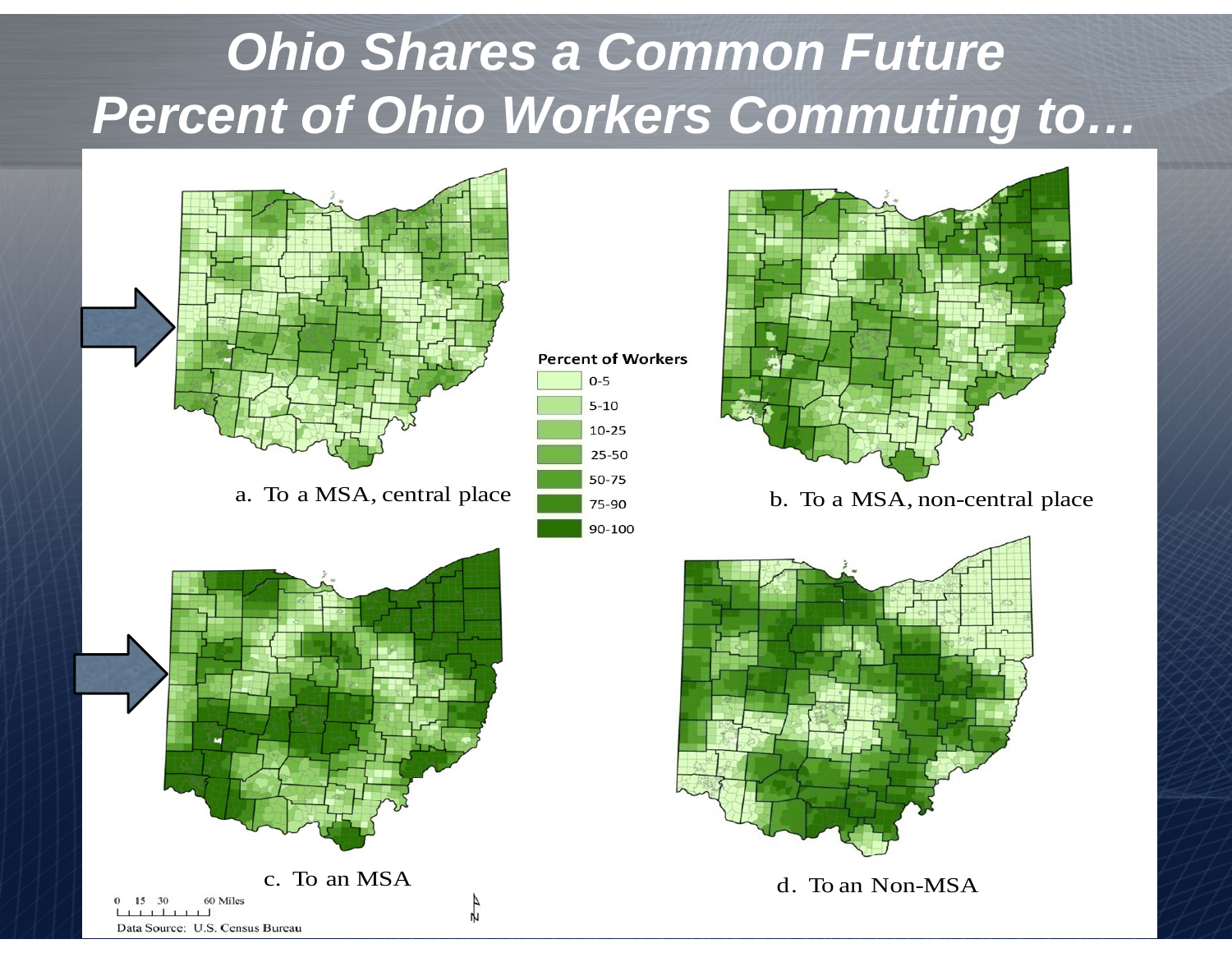#### *Lima/Allen County In-Commute Pattern, 2000 Regions are not just for the 3 C's*

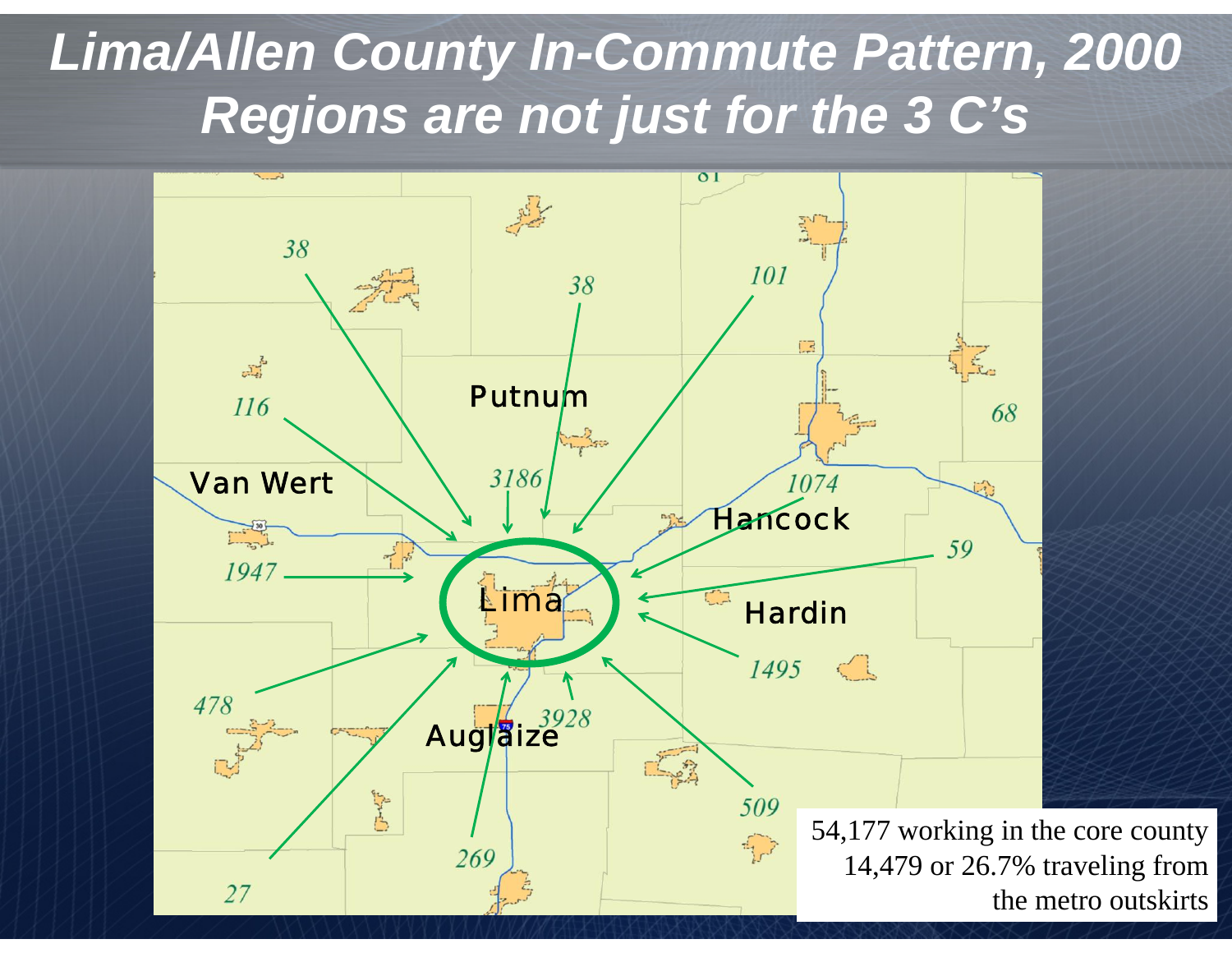# Why Does Ohio Need Regional Approaches?

- • **Ohio has become so interconnected. It is pointless to separate rural & urban; suburban and central city. We are all in this together.**
- • **Commuting for employment, economic development, land-use planning, transportation extend across regions.**

•

- • **Public services and infrastructure provision are regional issues.**
	- **Shared service delivery means collaboration and regional approaches save tax money.**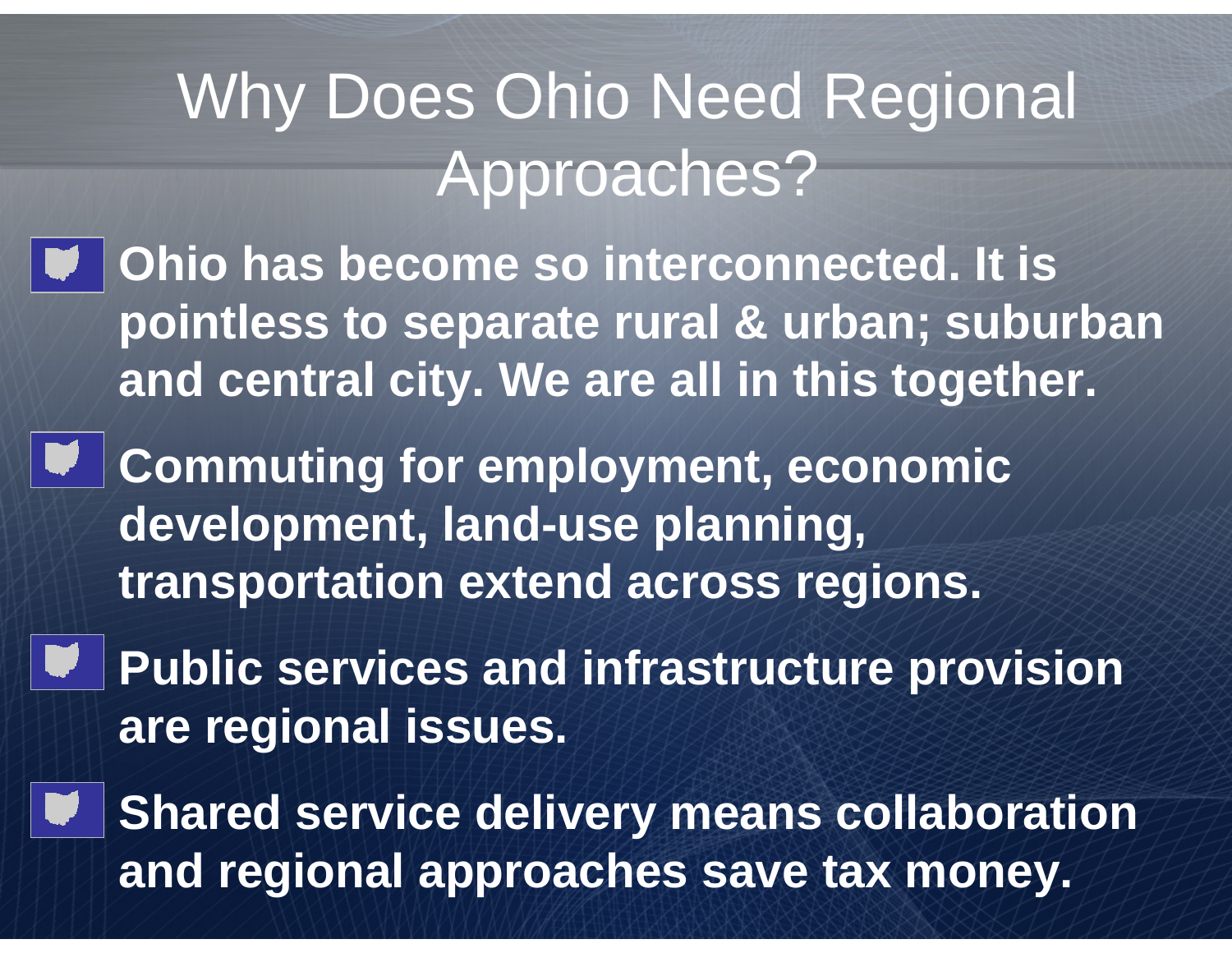### Why Does Ohio Need Regional Approaches—cont.

• **Fewer duplicative services, less gov't overhead & reduced destructive tax poaching would lower costs.**

•

• **Maybe the biggest gain from regionalism is local gov't would be more transparent and accountable.**

 **The punch line is Ohio does not control its weather or the national economy, etc. but it can have the most effective local & regional governance to be globally competitive.**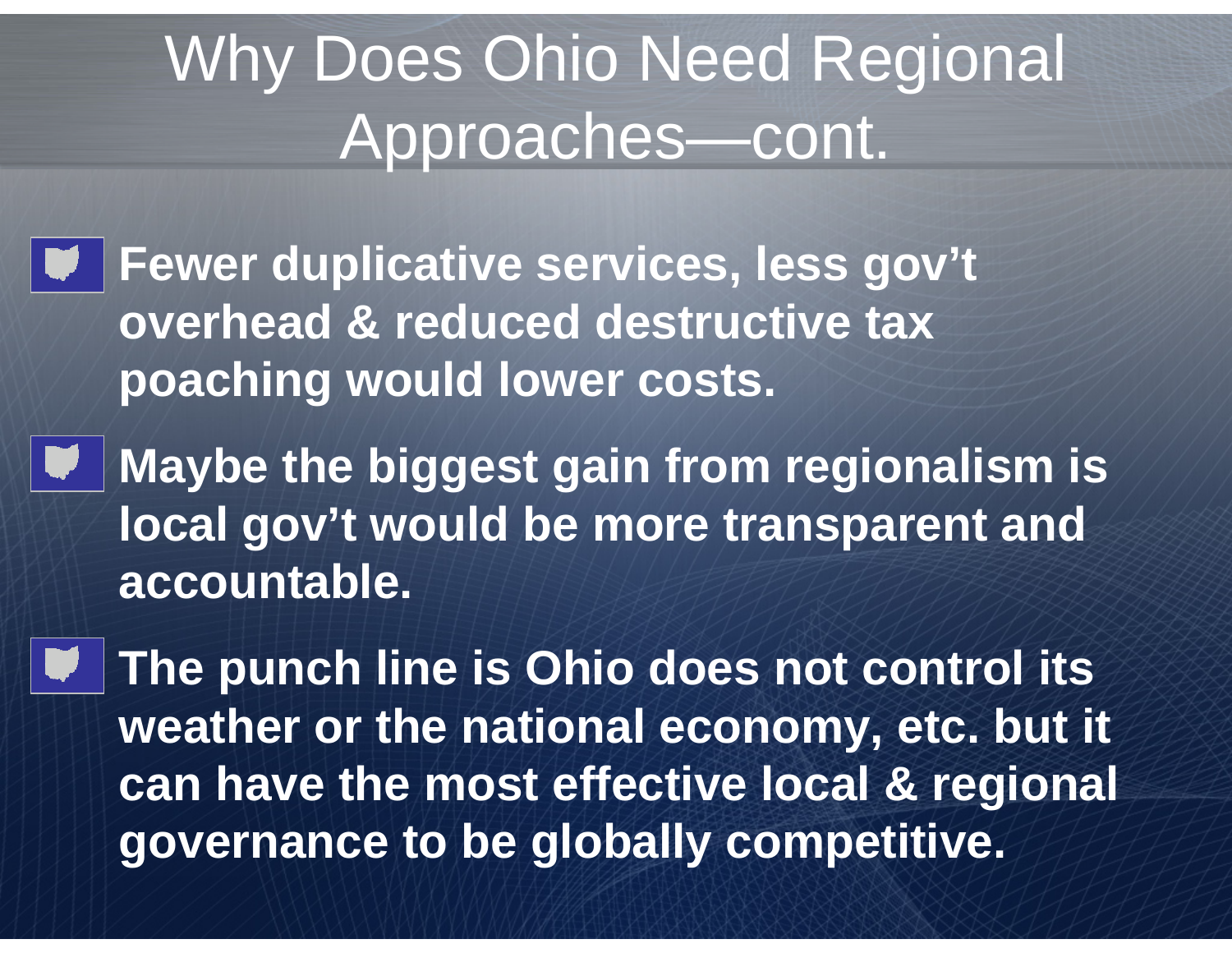#### **Recommendations**

• *1. Local governments should more effectively share revenue so that entire regions receive the benefits and pay the costs of development. The Metropolitan Council from Minnesota is one model to follow.* 

 *2. Streamline local governments and create more effective regional planning & economic development authorities. The state gov't study commission is one way to begin a critical assessment for an Ohio solution.*